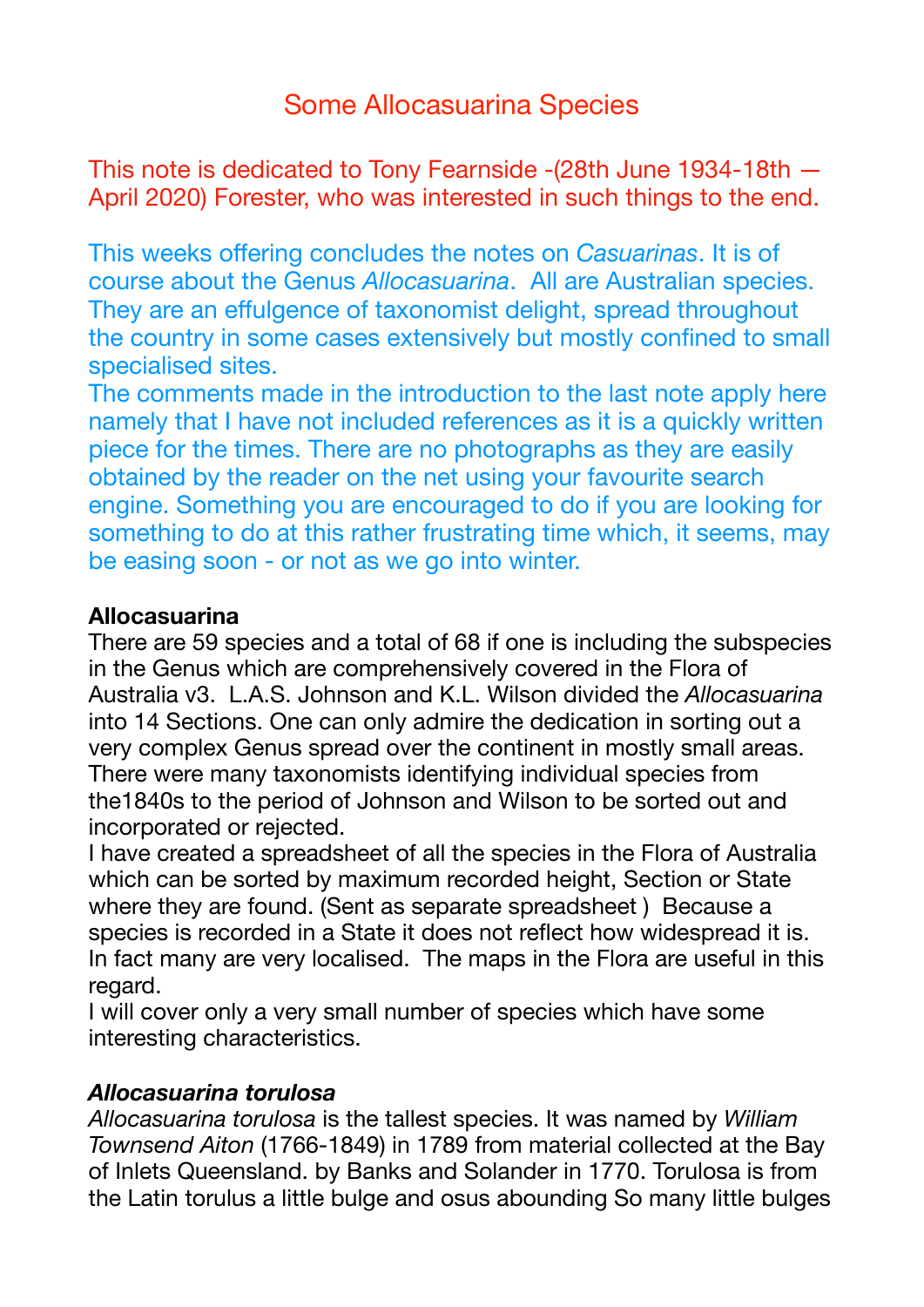found on.the back of the bracteoles on the cone. The common name is Forest Oak

It grows from North Queensland to Nowra in N.S.W.

The bark is rough and corky persisting throughout the tree.

The wood is hard heavy, 960kg/m2, and fissile with a limited range of uses other than craft wood such as turning. It is a very good firewood.

## *Allocasuarina decainsneana*

*Allocasuarina decaisneana's* common name Desert oak indicates the country this extraordinary species grows in. It was first named by Ferdinand Mueller(1825-1896) in honour of *Joseph Decaisne* a Belgian botanist in1858. Decaisne never visited Australia or saw the tree. It has the largest cones in the Genus and is able to survive and grow to impressive size, up to 16m, in very low rainfall regions in an area which surrounds the point where N.T, W.A and S.A borders meet. This ability to survive is partly due to a taproot which can reach to 10m, and the association of mycorrhiza with its roots scavenging for nutrient. In a region with limited resources this tree is very important to the Anangu people.

# *Allocasuarina luehmannii*

*Allocasuarina luehmanii* was named by *Richard Thomas Baker*  (1854-1941) in 1900 The name recognises the work of *Johann George Luehmann* (1843-1904) an Australian botanist born in Prussia who became the Government of Victoria botanist in 1900 The outstanding feature of this tree is the hardness of the wood. it is the hardest commercial wood in the world as measured by the Janka hardness test The Janka test measures the force needed to embed a 11.28mm steel ball halfway into the sample. For this species the force is 22,500N. Lignum vitae is 20,000N. (some of the small Allocasuarina species may be harder but are not available for testing) for comparison Balsa wood is 310N, Jarrah 8500N. In the S.I system a Newton is that force which will accelerate 1kg 1 m/sec2. A 1kg weight will exert a force of about 9.8N. G is not constant around the globe.

# *Allocasuarina littoralis*

*Allocasuarina littoralis* was named by *Richard Anthony Salisbury*  (1761-1829) in 1796. from material collected by Banks and Solander at Botany Bay. hence the name.

The species grows from Cape York Queensland to to the Otways and into Tasmania. within 100km of the coast. It is the most widespread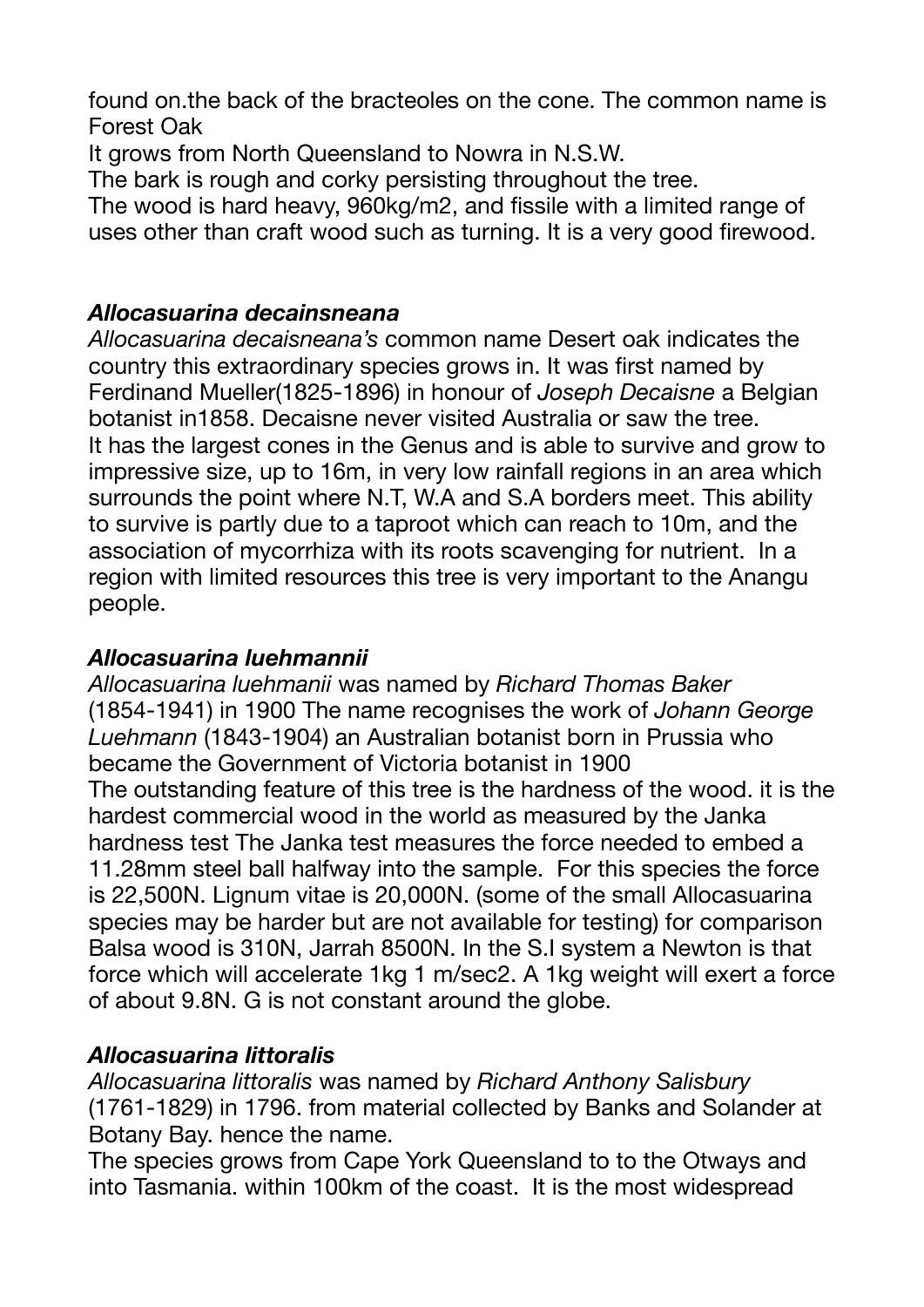species in the Genus and varies from a shrub in exposed sites to 15m. in better sites.

### *Allocasuarina verticillata*

*Allocasuarina verticillata* was named by *Jean-Baptiste Lamarck* (1744-1829) in 1788 from a tree in cultivation in *Jardin du Roi* Paris most likely from Tasmania. A number of others subsequently named the species but Lamarck was first and his species name taken precedence over the others such as *Casuarina stricta* Aiton 1789. It occurs from Cobar N.S.W. to the coast near Sydney south to Victoria South Australia andTasmania on grassy woodland and rocky hills an ridges inland. Red Hill in Canberra is a typical rocky site. Its main claim to fame is that it is a food source for the Glossy Black Cockatoo which shreds the cone and picks out the seed. It grows rapidly for a few years and then stops growing so it does not exceed about 10m.

#### *Allocasuarina inophloia*

*Allocasuarina inophloia* was named by Mueller and Bailey in 1882 It is unique in the Genus in having a quite extraordinary hairy bark. Hence the name referring to the 'irregular' bark. It can be seen in the Australian National Botanic Gardens in Canberra near the bookshop

#### *Allocasuarina grevilleoides*

*Allocasuarina grevilleoides* is the smallest species in the Genus growing to a maximum height of 0.3m in W.A heath.

A perusal of the spreadsheet shows the range of heights and geographic spread in Australia of these species. By reducing their demand for water and nutrients, by remaining small, and reducing the leaves to teeth on the branchlets they have been able to survive in very inhospitable sites mainly in Western Australia. Some such as *A. littoralis* are widespread while others are very localised adaptions to their environment. In some cases struggling to survive. *A. portuensis*  was known only from a population of 10 plants on a sandstone headland in Sydney. All have died and the species only exists in cultivation now. Very few species have commercial uses but contribute significantly to the ecology of the ares they grow in. All make good firewood a characteristic of the genus. Few could be recommended for urban plantings but some investigation could be made into the possibility of the use of low growing species such as *A. nana* for planting on batters. Replacing the popular *Lomandra longifolia* cultivars which are difficult to manage, are short-lived, and often overcome by